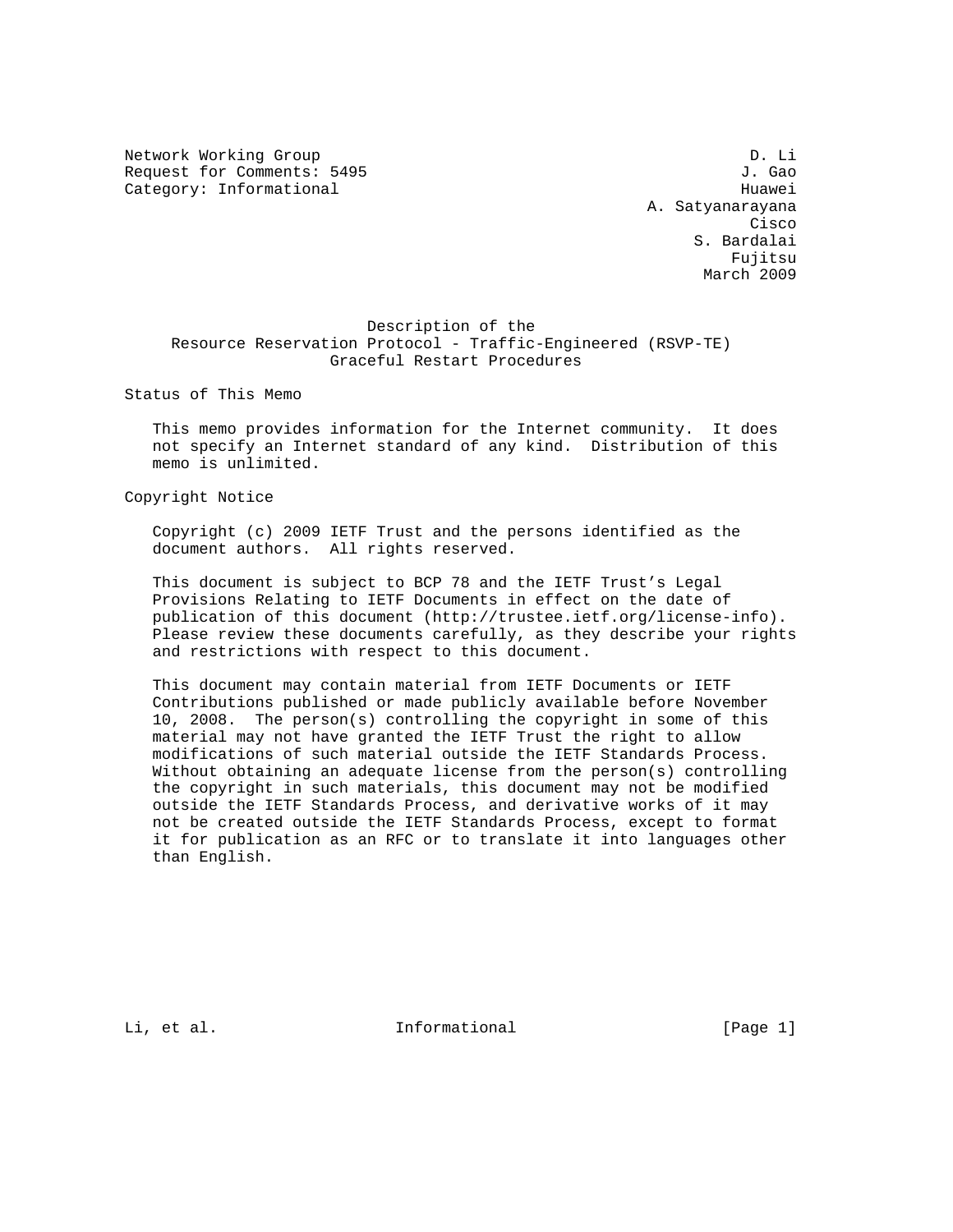## Abstract

 The Hello message for the Resource Reservation Protocol (RSVP) has been defined to establish and maintain basic signaling node adjacencies for Label Switching Routers (LSRs) participating in a Multiprotocol Label Switching (MPLS) traffic-engineered (TE) network. The Hello message has been extended for use in Generalized MPLS (GMPLS) networks for state recovery of control channel or nodal faults.

 The GMPLS protocol definitions for RSVP also allow a restarting node to learn which label it previously allocated for use on a Label Switched Path (LSP).

 Further RSVP protocol extensions have been defined to enable a restarting node to recover full control plane state by exchanging RSVP messages with its upstream and downstream neighbors.

 This document provides an informational clarification of the control plane procedures for a GMPLS network when there are multiple node failures, and describes how full control plane state can be recovered in different scenarios where the order in which the nodes restart is different.

 This document does not define any new processes or procedures. All protocol mechanisms are already defined in the referenced documents.

Li, et al. 1nformational [Page 2]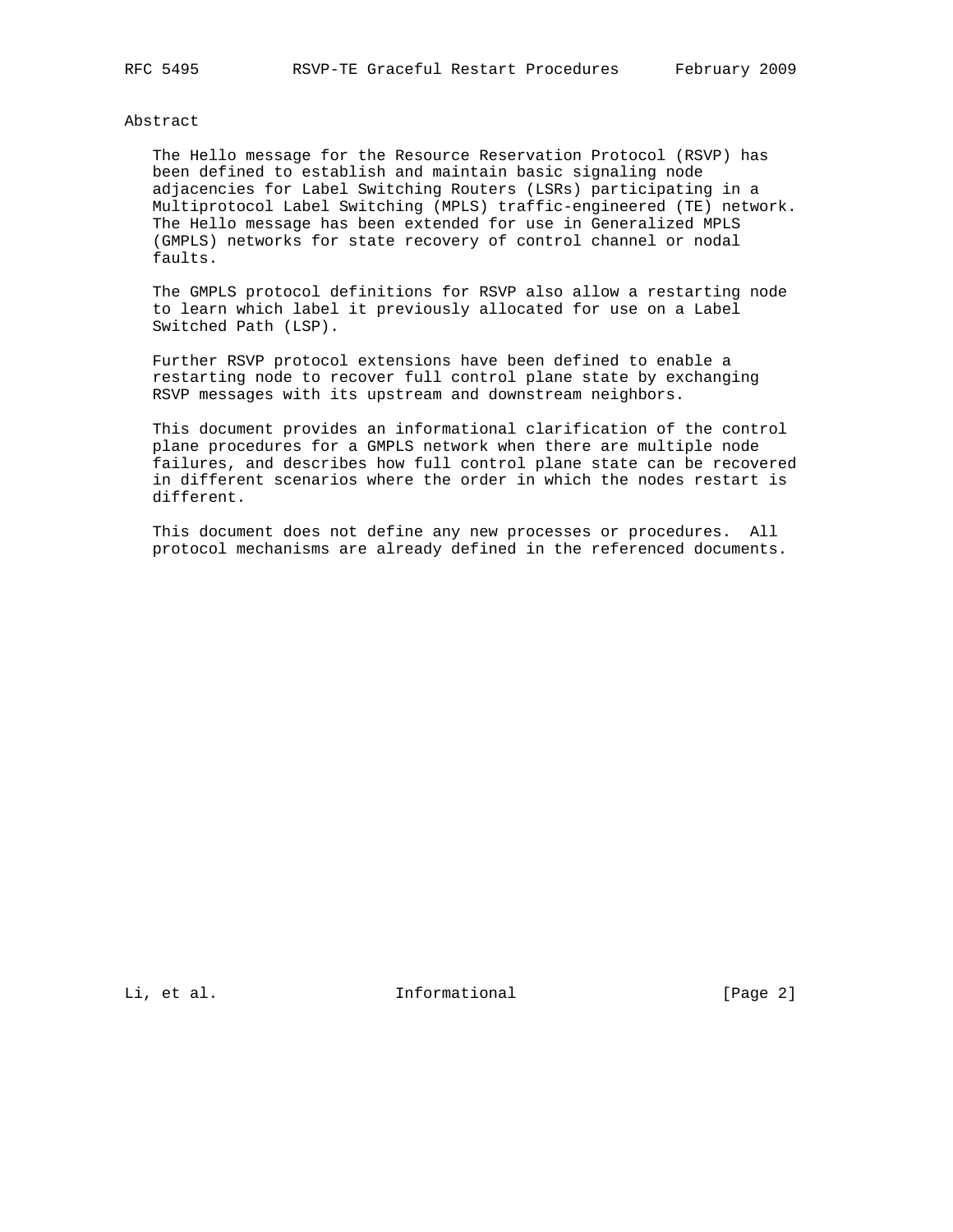Table of Contents

|             | 2. Existing Procedures for Single Node Restart 4           |
|-------------|------------------------------------------------------------|
|             | 2.1. Procedures Defined in RFC 3473 4                      |
|             |                                                            |
|             |                                                            |
| 4.          |                                                            |
|             |                                                            |
|             |                                                            |
|             | 5.2. Procedures for the Restarting Node 8                  |
|             |                                                            |
|             |                                                            |
|             | 5.2.3. Procedures for Scenario 3 11                        |
|             | 5.2.4. Procedures for Scenario 4 12                        |
|             | 5.2.5. Procedures for Scenario 5 12                        |
|             | 5.3. Consideration of the Reuse of Data Plane Resources 12 |
|             | 5.4. Consideration of Management Plane Intervention 13     |
|             | 6. Clarification of Restarting Node Procedure 13           |
| $7_{\circ}$ |                                                            |
| 8.          |                                                            |
| 9           |                                                            |
|             |                                                            |
|             |                                                            |

# 1. Introduction

 The Hello message for the Resource Reservation Protocol (RSVP) has been defined to establish and maintain basic signaling node adjacencies for Label Switching Routers (LSRs) participating in a Multiprotocol Label Switching (MPLS) traffic-engineered (TE) network [RFC3209]. The Hello message has been extended for use in Generalized MPLS (GMPLS) networks for state recovery of control channel or nodal faults through the exchange of the Restart\_Cap Object [RFC3473].

 The GMPLS protocol definitions for RSVP [RFC3473] also allow a restarting node to learn which label it previously allocated for use on a Label Switched Path (LSP) through the Recovery\_Label Object carried on a Path message sent to a restarting node from its upstream neighbor.

 Further RSVP protocol extensions have been defined [RFC5063] to perform graceful restart and to enable a restarting node to recover full control plane state by exchanging RSVP messages with its upstream and downstream neighbors. State previously transmitted to the upstream neighbor (principally, the downstream label) is recovered from the upstream neighbor on a Path message (using the

Li, et al. 10. Informational 1. [Page 3]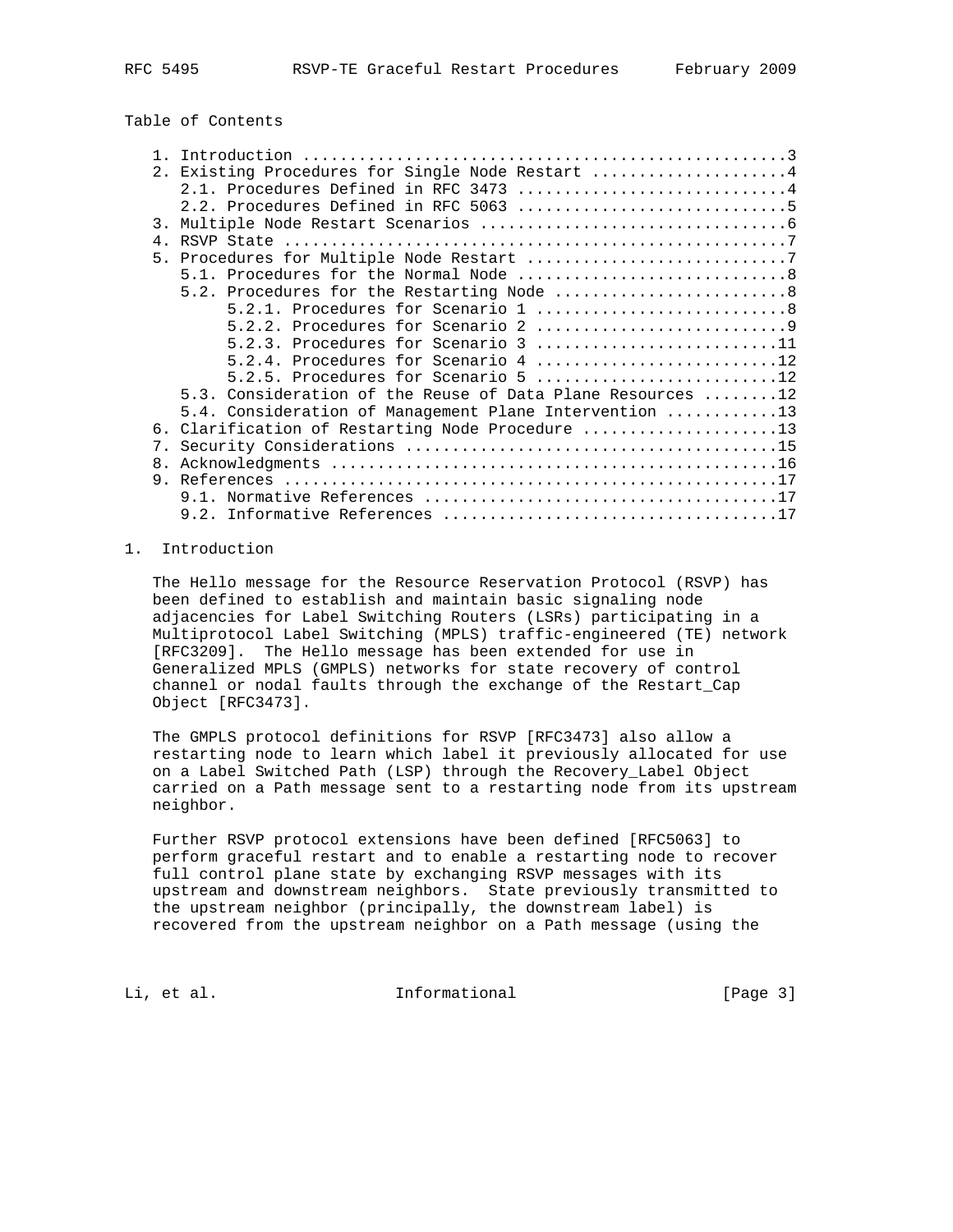Recovery\_Label Object as described in [RFC3473]). State previously transmitted to the downstream neighbor (including the upstream label, interface identifiers, and the explicit route) is recovered from the downstream neighbor using a RecoveryPath message.

 [RFC5063] also extends the Hello message to exchange information about the ability to support the RecoveryPath message.

 The examples and procedures in [RFC3473] and [RFC5063] focus on the description of a single node restart when adjacent network nodes are operative. Although the procedures are equally applicable to multi node restarts, no detailed explanation is provided for such a case.

 This document provides an informational clarification of the control plane procedures for a GMPLS network when there are multiple node failures, and describes how full control plane state can be recovered in different scenarios where the order in which the nodes restart is different.

 This document does not define any new processes or procedures. All protocol mechanisms already defined in [RFC3473] and [RFC5063] are definitive.

2. Existing Procedures for Single Node Restart

 This section documents for information the existing procedures defined in [RFC3473] and [RFC5063]. Those documents are definitive, and the description here is non-normative. It is provided for informational clarification only.

## 2.1. Procedures Defined in RFC 3473

 In the case of nodal faults, the procedures for the restarting node and the procedures for the neighbor of a restarting node are applied to the corresponding nodes. These procedures, described in [RFC3473], are summarized as follows:

For the Restarting Node:

- 1) Tells its neighbors that state recovery is supported using the Hello message.
- 2) Recovers its RSVP state with the help of a Path message, received from its upstream neighbor, that carries the Recovery\_Label Object.
- 3) For bidirectional LSPs, uses the Upstream\_Label Object on the received Path message to recover the corresponding RSVP state.

Li, et al. 11. Informational [Page 4]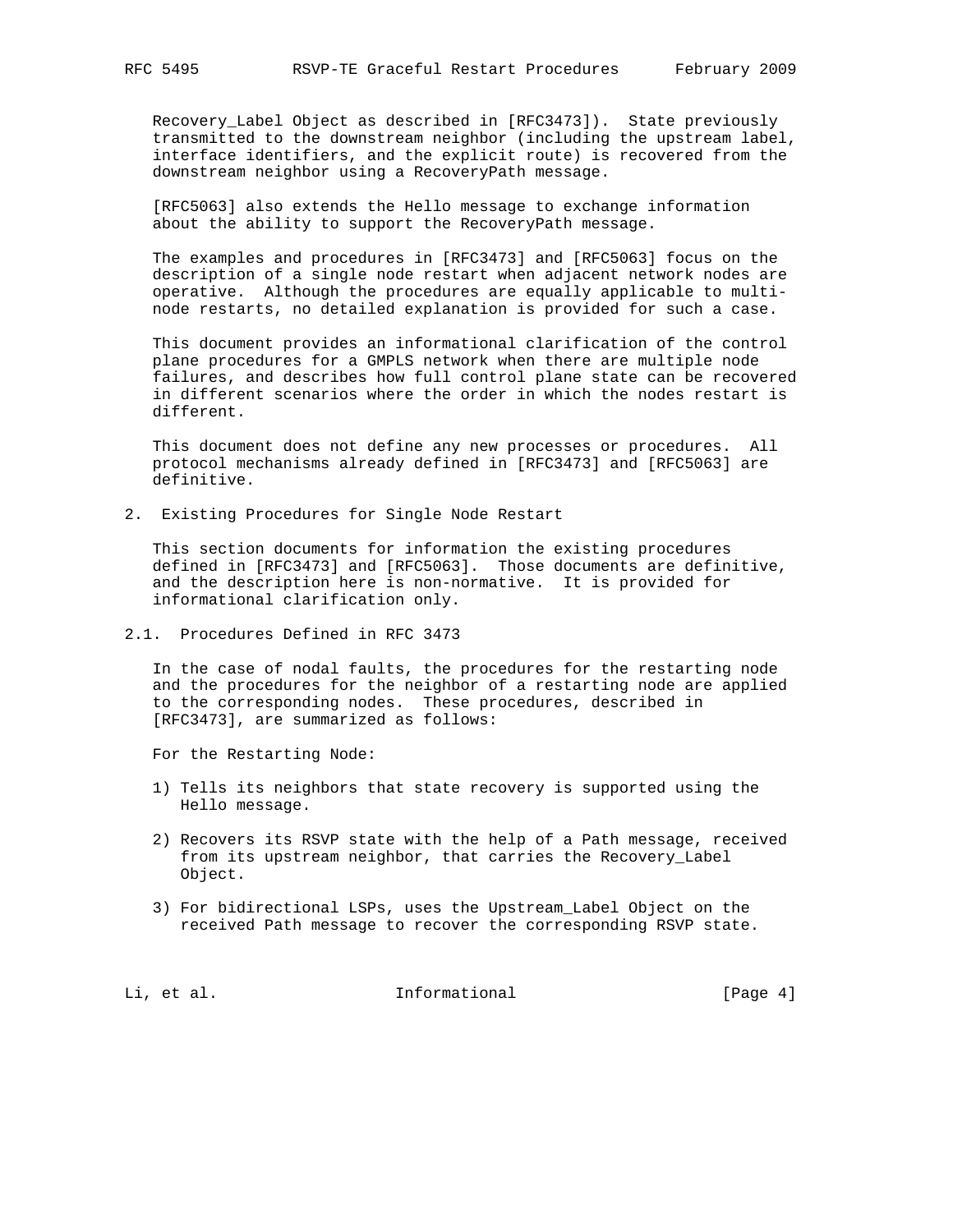4) If the corresponding forwarding state in the data plane does not exist, the node treats this as a setup for a new LSP. If the forwarding state in the data plane does exist, the forwarding state is bound to the LSP associated with the message, and the related forwarding state should be considered as valid and refreshed. In addition, if the node is not the tail-end of the LSP, the incoming label on the downstream interface is retrieved from the forwarding state on the restarting node and set in the Upstream\_Label Object in the Path message sent to the downstream neighbor.

For the Neighbor of a Restarting Node:

- 1) Sends a Path message with the Recovery\_Label Object containing a label value corresponding to the label value received in the most recently received corresponding Resv message.
- 2) Resumes refreshing Path state with the restarting node.
- 3) Resumes refreshing Resv state with the restarting node.

2.2. Procedures Defined in RFC 5063

 A new message is introduced in [RFC5063] called the RecoveryPath message. This message is sent by the downstream neighbor of a restarting node to convey the contents of the last received Path message back to the restarting node.

 The restarting node will receive the Path message with the Recovery\_Label Object from its upstream neighbor and/or the RecoveryPath message from its downstream neighbor. The full RSVP state of the restarting node can be recovered from these two messages.

The following state can be recovered from the received Path message:

o Upstream data interface (from RSVP\_Hop Object)

- o Label on the upstream data interface (from Recovery\_Label Object)
- o Upstream label for bidirectional LSP (from Upstream\_Label Object)

 The following state can be recovered from the received RecoveryPath message:

o Downstream data interface (from RSVP\_Hop Object)

o Label on the downstream data interface (from Recovery\_Label Object)

Li, et al. 10. Informational 1. [Page 5]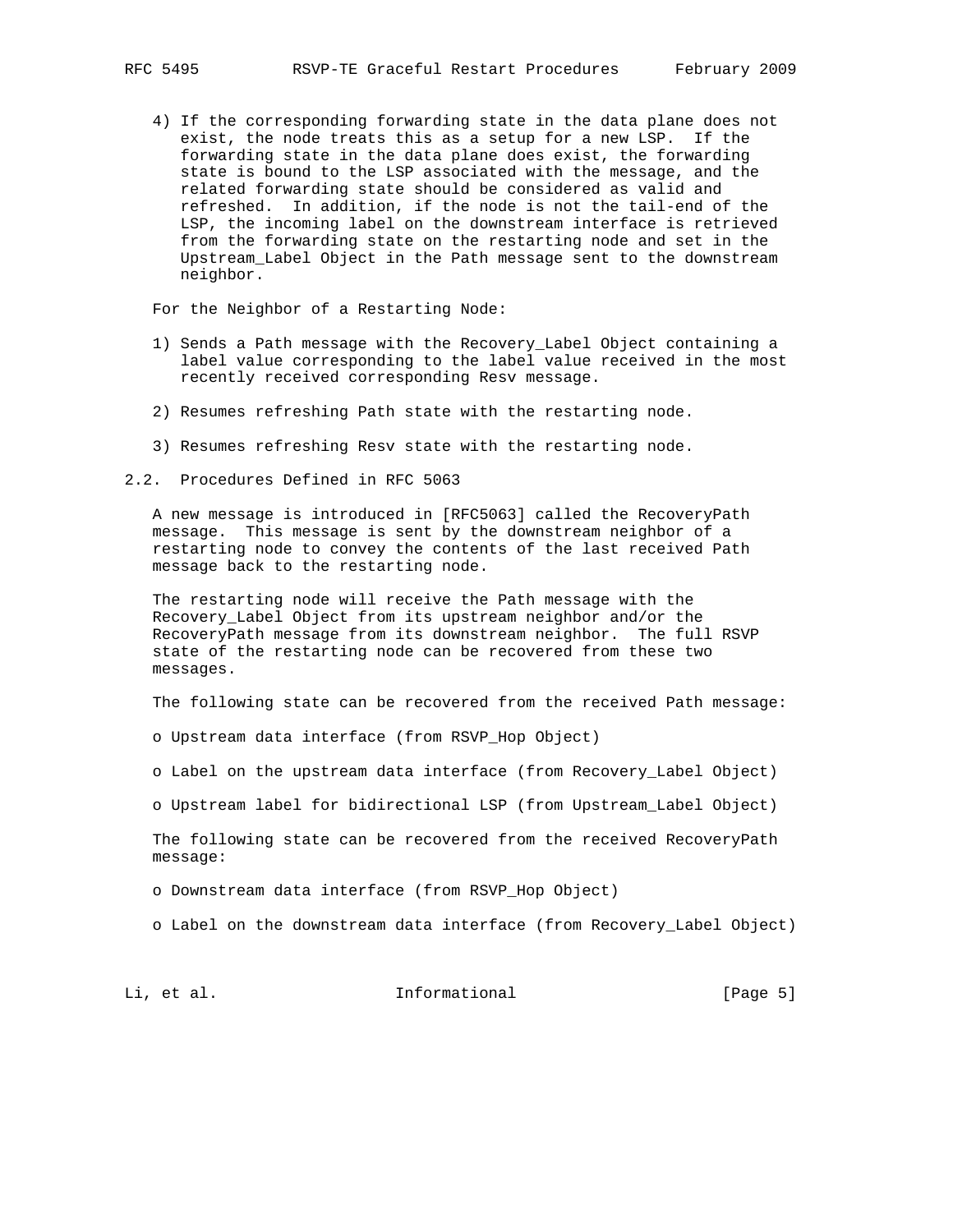o Upstream direction label for bidirectional LSP (from Upstream\_Label Object)

 The other objects originally exchanged on Path and Resv messages can be recovered from the regular Path and Resv refresh messages, or from the RecoveryPath.

3. Multiple Node Restart Scenarios

We define the following terms for the different node types:

 Restarting - The node has restarted. Communication with its neighbor nodes is restored, and its RSVP state is under recovery.

 Delayed Restarting - The node has restarted, but the communication with a neighbor node is interrupted (for example, the neighbor node needs to restart).

 Normal - The normal node is the fully operational neighbor of a restarting or delayed restarting node.

 There are five scenarios for multi-node restart. We will focus on the different positions of a restarting node. As shown in Figure 1, an LSP starts from Node A, traverses Nodes B and C, and ends at Node D.

|        |        | PSB  ------->  PSB  ------->  PSB  ------->  PSB              |        |               |
|--------|--------|---------------------------------------------------------------|--------|---------------|
|        |        |                                                               |        |               |
|        |        | RSB $ $ <-------  RSB $ $ <-------  RSB $ $ <-------  RSB $ $ |        |               |
|        |        |                                                               |        | $+ - - - - +$ |
| Node A | Node B |                                                               | Node C | Node D        |

Figure 1: Two Neighbor Nodes Restart

- 1) A restarting node with downstream delayed restarting node. For example, in Figure 1, Nodes A and D are normal nodes, Node B is a restarting node, and Node C is a delayed restarting node.
- 2) A restarting node with upstream delayed restarting node. For example, in Figure 1, Nodes A and D are normal nodes, Node B is a delayed restarting node, and Node C is a restarting node.
- 3) A restarting node with downstream and upstream delayed restarting nodes. For example, in Figure 1, Node A is a normal node, Nodes B and D are delayed restarting nodes, and Node C is a restarting node.

Li, et al. 1nformational [Page 6] [Page 6]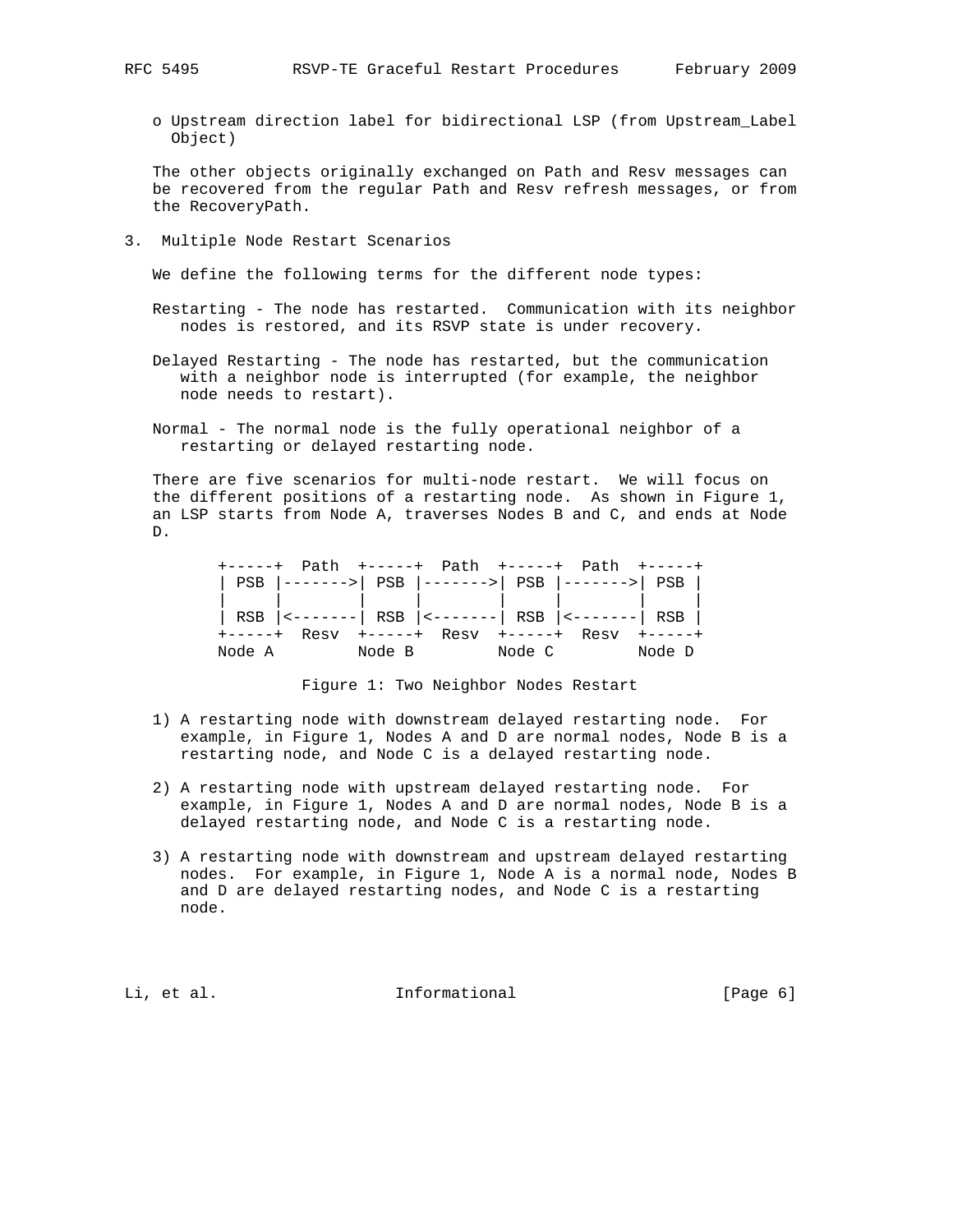- 4) A restarting ingress node with downstream delayed restarting node. For example, in Figure 1, Node A is a restarting node and Node B is a delayed restarting node. Nodes C and D are normal nodes.
- 5) A restarting egress node with upstream delayed restarting node. For example, in Figure 1, Nodes A and B are normal nodes, Node C is a delayed restarting node, and Node D is a restarting node.

 If the communication between two nodes is interrupted, the upstream node may think the downstream node is a delayed restarting node, or vice versa.

 Note that if multiple nodes that are not neighbors are restarted, the restart procedures could be applied as multiple separated restart procedures that are exactly the same as the procedures described in [RFC3473] and [RFC5063]. Therefore, these scenarios are not described in this document. For example, in Figure 1, Node A and Node C are normal nodes, and Node B and Node D are restarting nodes; therefore, Node B could be restarted through Node A and Node C, while Node D could be restarted through Node C separately.

4. RSVP State

 For each scenario, the RSVP state that needs to be recovered at the restarting nodes are the Path State Block (PSB) and Resv State Block (RSB), which are created when the node receives the corresponding Path message and Resv message.

 According to [RFC2209], how to construct the PSB and RSB is really an implementation issue. In fact, there is no requirement to maintain separate PSB and RSB data structures. In GMPLS, there is a much closer tie between Path and Resv state so it is possible to combine the information into a single state block (the LSP state block). On the other hand, if point-to-multipoint is supported, it may be convenient to maintain separate upstream and downstream state. Note that the PSB and RSB are not upstream and downstream state since the PSB is responsible for receiving a Path from upstream and sending a Path to downstream.

 Regardless of how the RSVP state is implemented, on recovery there are two logical pieces of state to be recovered and these correspond to the PSB and RSB.

5. Procedures for Multiple Node Restart

 In this document, all the nodes are assumed to have the graceful restart capabilities that are described in [RFC3473] and [RFC5063].

Li, et al. 10. Informational 1. [Page 7]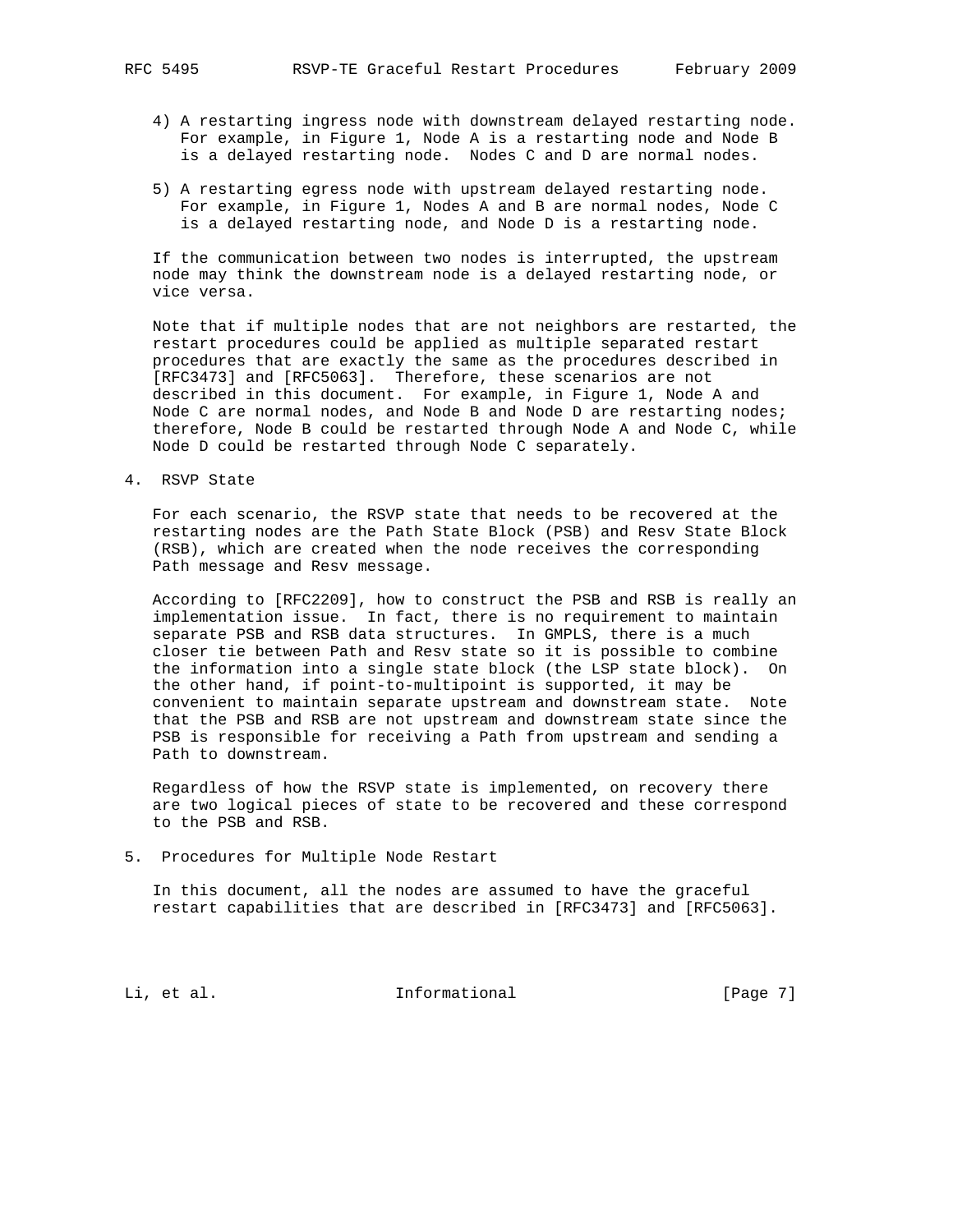# 5.1. Procedures for the Normal Node

 When the downstream normal node detects its neighbor restarting, it must send a RecoveryPath message for each LSP associated with the restarting node for which it has previously sent a Resv message and which has not been torn down.

 When the upstream normal node detects its neighbor restarting, it must send a Path message with a Recovery\_Label Object containing a label value corresponding to the label value received in the most recently received corresponding Resv message.

 This document does not modify the procedures for the normal node, which are described in [RFC3473] and [RFC5063].

## 5.2. Procedures for the Restarting Node

 This document does not modify the procedures for the restarting node, which are described in [RFC3473] and [RFC5063].

# 5.2.1. Procedures for Scenario 1

 After the restarting node restarts, it starts a Recovery Timer. Any RSVP state that has not been resynchronized when the Recovery Timer expires should be cleared.

 At the restarting node (Node B in the example), full resynchronization with the upstream neighbor (Node A) is possible because Node A is a normal node. The upstream Path information is recovered from the Path message received from Node A. Node B also recovers the upstream Resv information (that it had previously sent to Node A) from the Recovery\_Label Object carried in the Path message received from Node A, but, obviously, some information (like the Recorded\_Route Object) will be missing from the new Resv message generated by Node B and cannot be supplied until the downstream delayed restarting node (Node C) restarts and sends a Resv.

 After the upstream Path information and upstream Resv information have been recovered by Node B, the normal refresh procedure with upstream Node A should be started.

 As per [RFC5063], the restarting node (Node B) would normally expect to receive a RecoveryPath message from its downstream neighbor (Node C). It would use this to recover the downstream Path information, and would subsequently send a Path message to its downstream neighbor and receive a Resv message. But in this scenario, because the downstream neighbor has not restarted yet, Node B detects the communication with

Li, et al. **Informational** [Page 8]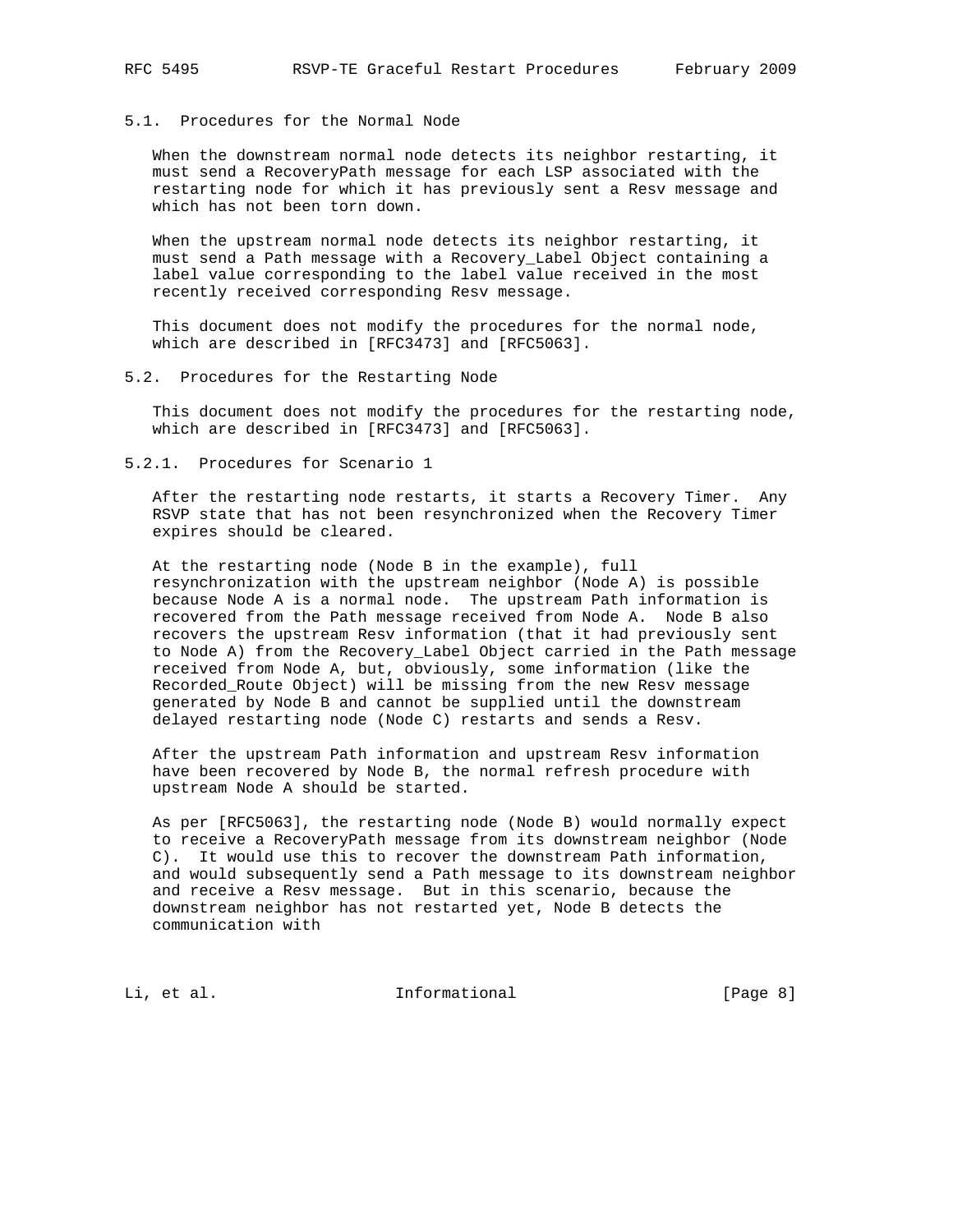Node C is interrupted and must wait before resynchronizing with its downstream neighbor.

 In this case, the restarting node (Node B) follows the procedures in Section 9.3 of [RFC3473] and may run a Restart Timer to wait for the downstream neighbor (Node C) to restart. If its downstream neighbor (Node C) has not restarted before the timer expires, the corresponding LSPs may be torn down according to local policy [RFC3473]. Note, however, that the Restart Time value suggested in [RFC3473] is based on the previous Hello message exchanged with the node that has not restarted yet (Node C). Since this time value is unlikely to be available to the restarting node (Node B), a configured time value must be used if the timer is operated.

 The RSVP state must be reconciled with the retained data plane state if the cross-connect information can be retrieved from the data plane. In the event of any mismatches, local policy will dictate the action that must be taken, which could include:

- reprogramming the data plane
- sending an alert to the management plane
- tearing down the control plane state for the LSP

 In the case that the delayed restarting node never comes back and a Restart Timer is not used to automatically tear down LSPs, the LSPs can be tidied up through the control plane using a PathTear from the upstream node (Node A). Note that if Node C restarts after this operation, the RecoveryPath message that it sends to Node B will not be matched with any state on Node B and will receive a PathTear as its response, resulting in the teardown of the LSP at all downstream nodes.

## 5.2.2. Procedures for Scenario 2

 In this case, the restarting node (Node C) can recover full downstream state from its downstream neighbor (Node D), which is a normal node. The downstream Path state can be recovered from the RecoveryPath message, which is sent by Node D. This allows Node C to send a Path refresh message to Node D, and Node D will respond with a Resv message from which Node C can reconstruct the downstream Resv state.

 After the downstream Path information and downstream Resv information have been recovered in Node C, the normal refresh procedure with downstream Node D should be started.

Li, et al. 10. Informational 1. [Page 9]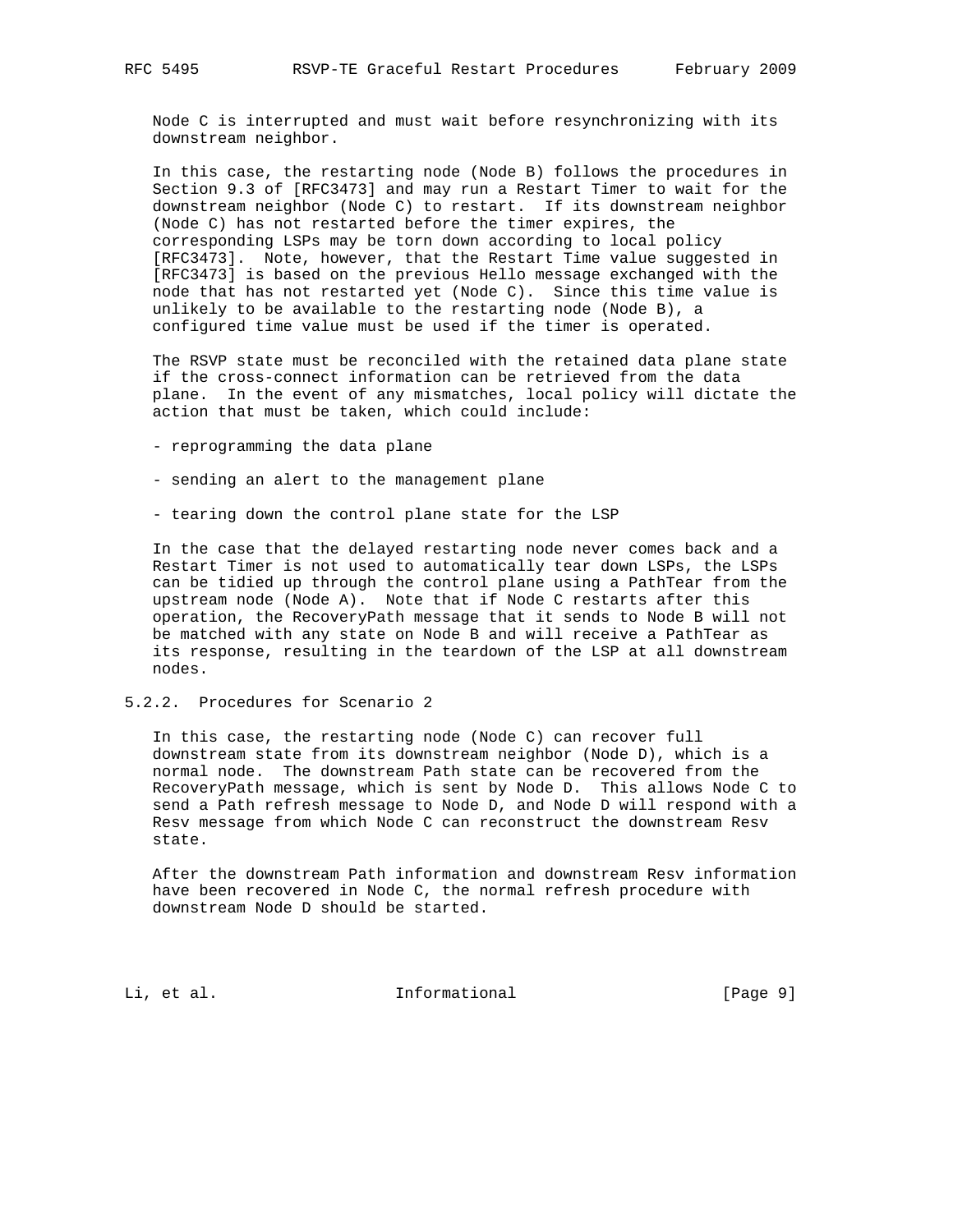The restarting node would normally expect to resynchronize with its upstream neighbor to re-learn the upstream Path and Resv state, but in this scenario, because the upstream neighbor (Node B) has not restarted yet, the restarting node (Node C) detects that the communication with upstream neighbor (Node B) is interrupted. The restarting node (Node C) follows the procedures in Section 9.3 of [RFC3473] and may run a Restart Timer to wait for the upstream neighbor (Node B) to restart. If its upstream neighbor (Node B) has not restarted before the Restart Timer expires, the corresponding LSPs may be torn down according to local policy [RFC3473]. Note, however, that the Restart Time value suggested in [RFC3473] is based on the previous Hello message exchanged with the node that has not restarted yet (Node B). Since this time value is unlikely to be available to the restarting node (Node C), a configured time value must be used if the timer is operated.

 Note that no Resv message is sent to the upstream neighbor (Node B), because it has not restarted.

 The RSVP state must be reconciled with the retained data plane state if the cross-connect information can be retrieved from the data plane.

 In the event of any mismatches, local policy will dictate the action that must be taken, which could include:

- reprogramming the data plane
- sending an alert to the management plane
- tearing down the control plane state for the LSP

 In the case that the delayed restarting node never comes back and a Restart Timer is not used to automatically tear down LSPs, the LSPs cannot be tidied up through the control plane using a PathTear from the upstream node (Node A), because there is no control plane connectivity to Node C from the upstream direction. There are two possibilities in [RFC3473]:

- Management action may be taken at the restarting node to tear the LSP. This will result in the LSP being removed from Node C and a PathTear being sent downstream to Node D.
- Management action may be taken at any downstream node (for example, Node D), resulting in a PathErr message with the Path\_State\_Removed flag set being sent to Node C to tear the LSP state.

Li, et al. 10. Informational [Page 10]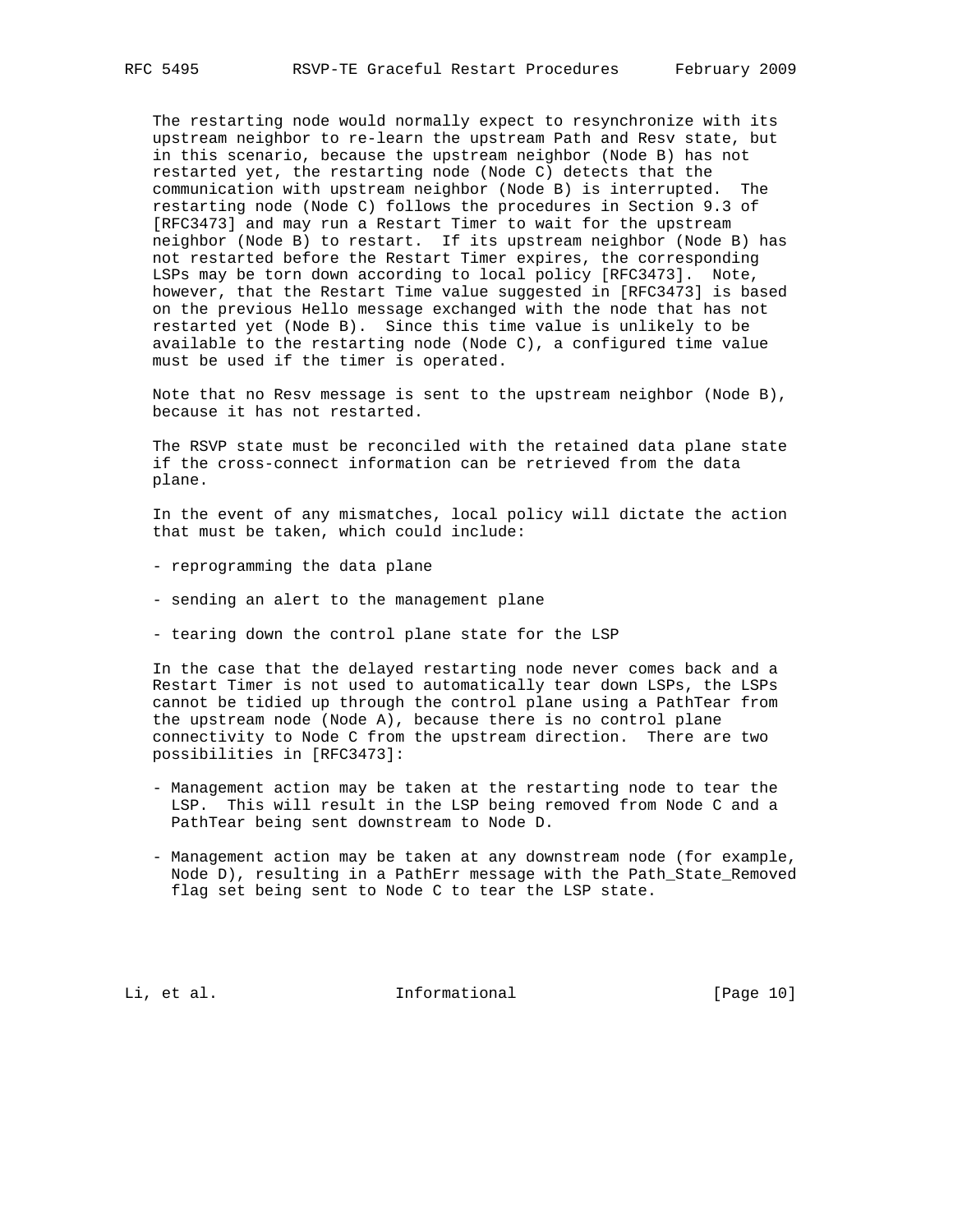Note that if Node B restarts after this operation, the Path message that it sends to Node C will not be matched with any state on Node C and will be treated as a new Path message, resulting in LSP setup. Node C should use the labels carried in the Path message (in the Upstream\_Label Object and in the Recovery\_Label Object) to drive its label allocation, but may use other labels according to normal LSP setup rules.

# 5.2.3. Procedures for Scenario 3

 In this example, the restarting node (Node C) is isolated. Its upstream and downstream neighbors have not restarted.

 The restarting node (Node C) follows the procedures in Section 9.3 of [RFC3473] and may run a Restart Timer for each of its neighbors (Nodes B and D). If a neighbor has not restarted before its Restart Timer expires, the corresponding LSPs may be torn down according to local policy [RFC3473]. Note, however, that the Restart Time values suggested in [RFC3473] are based on the previous Hello message exchanged with the nodes that have not restarted yet. Since these time values are unlikely to be available to the restarting node (Node C), a configured time value must be used if the timer is operated.

 During the Recovery Time, if the upstream delayed restarting node has restarted, the procedure for scenario 1 can be applied.

 During the Recovery Time, if the downstream delayed restarting node has restarted, the procedure for scenario 2 can be applied.

 In the case that neither delayed restarting node ever comes back and a Restart Timer is not used to automatically tear down LSPs, management intervention is required to tidy up the control plane and the data plane on the node that is waiting for the failed device to restart.

 If the downstream delayed restarting node restarts after the cleanup of LSPs at Node C, the RecoveryPath message from Node D will be responded to with a PathTear message. If the upstream delayed restarting node restarts after the cleanup of LSPs at Node C, the Path message from Node B will be treated as a new LSP setup request, but the setup will fail because Node D cannot be reached; Node C will respond with a PathErr message. Since this happens to Node B during its restart processing, it should follow the rules of [RFC5063] and tear down the LSP.

Li, et al. 10. Informational [Page 11]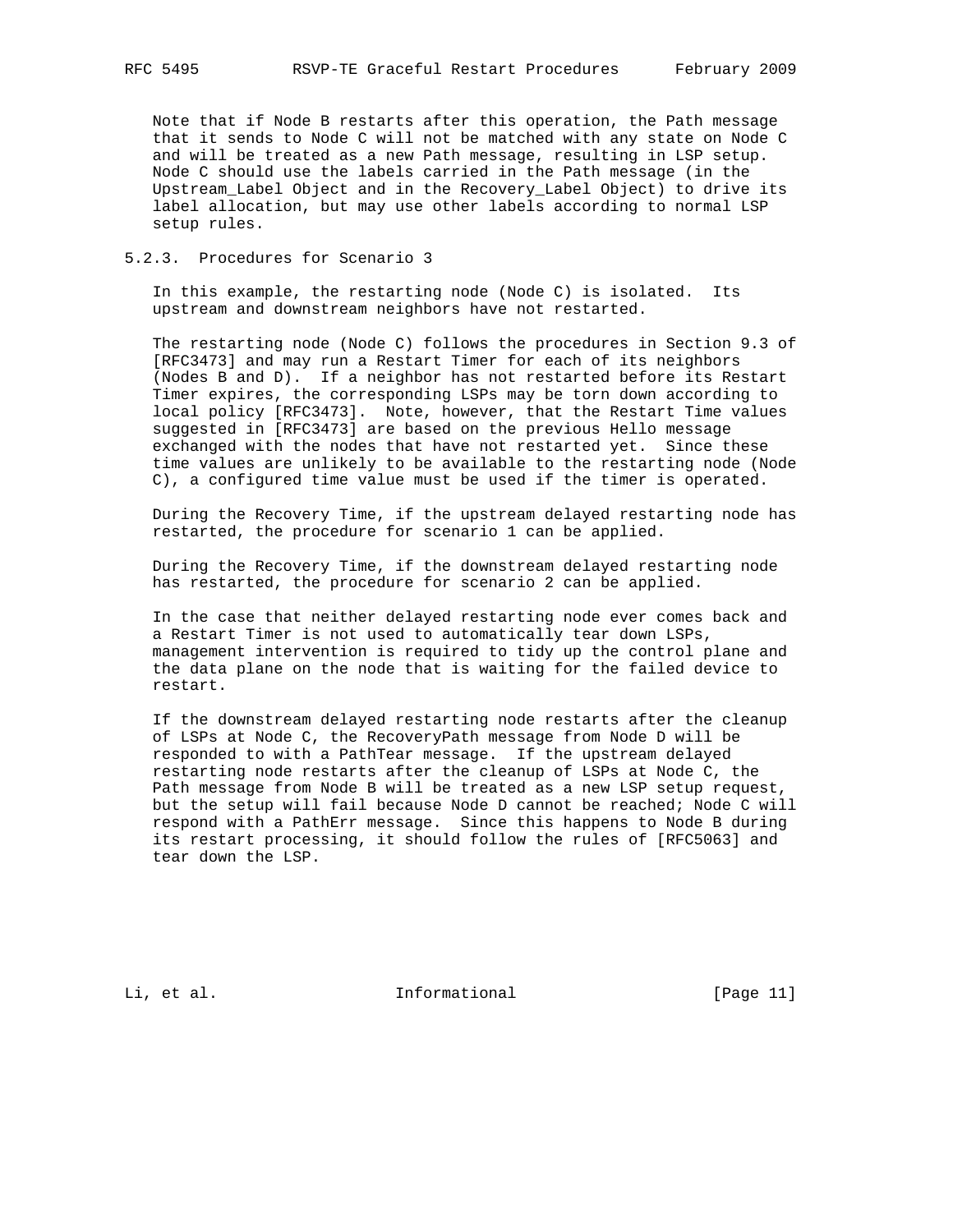# 5.2.4. Procedures for Scenario 4

 When the ingress node (Node A) restarts, it does not know which LSPs it caused to be created. Usually, however, this information is retrieved from the management plane or from the configuration requests stored in non-volatile form in the node in order to recover the LSP state.

 Furthermore, if the downstream node (Node B) is a normal node, according to the procedures in [RFC5063], the ingress will receive a RecoveryPath message and will understand that it was the ingress of the LSP.

 However, in this scenario, the downstream node is a delayed restarting node, so Node A must either rely on the information from the management plane or stored configuration, or it must wait for Node B to restart.

 In the event that Node B never restarts, management plane intervention is needed at Node A to clean up any LSP control plane state restored from the management plane or from local configuration, and to release any data plane resources.

## 5.2.5. Procedures for Scenario 5

 In this scenario, the egress node (Node D) restarts, and its upstream neighbor (Node C) has not restarted. In this case, the egress node may have no control plane state relating to the LSPs. It has no downstream neighbor to help it and no management plane or configuration information, although there will be data plane state for the LSP. The egress node must simply wait until its upstream neighbor restarts and gives it the information in Path messages carrying Recovery\_Label Objects.

# 5.3. Consideration of the Reuse of Data Plane Resources

 Fundamental to the processes described above is an understanding that data plane resources may remain in use (allocated and cross connected) when control plane state has not been fully resynchronized because some control plane nodes have not restarted.

 It is assumed that these data plane resources might be carrying traffic and should not be reconfigured except through application of operator-configured policy, or as a direct result of operator action.

 In particular, new LSP setup requests from the control plane or the management plane should not be allowed to use data plane resources

Li, et al. 10. Informational [Page 12]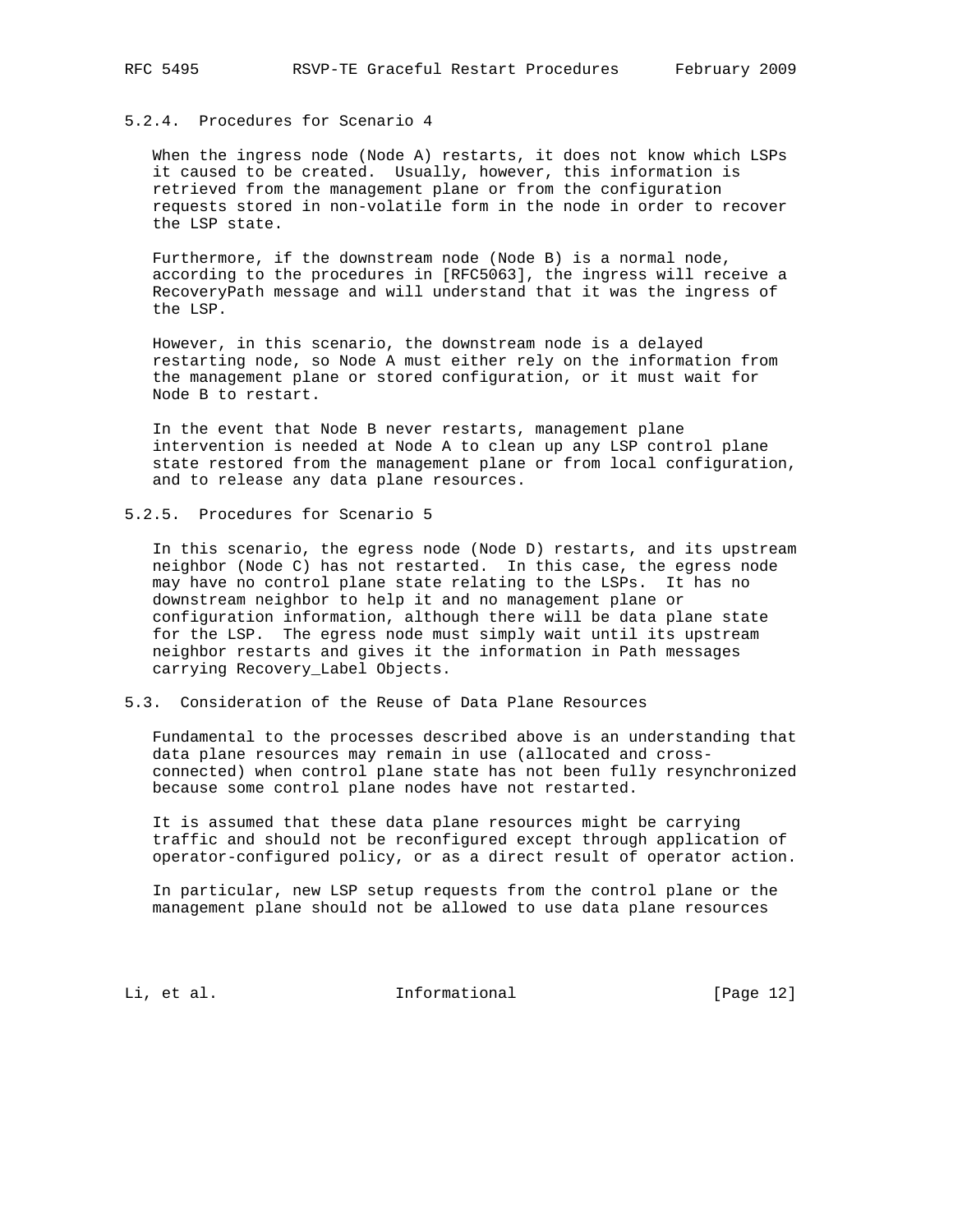that are still in use. Specific action must first be taken to release the resources.

5.4. Consideration of Management Plane Intervention

 The management plane must always retain the ability to control data plane resources and to override the control plane. In this context, the management plane must always be able to release data plane resources that were previously in place for use by control-plane established LSPs. Further, the management plane must always be able to instruct any control plane node to tear down any LSP.

 Operators should be aware of the risks of misconnection that could be caused by careless manipulation from the management plane of in-use data plane resources.

6. Clarification of Restarting Node Procedure

 According to the current graceful restart procedure [RFC3473], after a node restarts its control plane, it needs its upstream node to send a PATH message with a recovery label in order to synchronize its RSVP state. If the restarted control plane becomes operational quickly, the upstream node may not detect the restarting of the downstream node and, therefore, may send a PATH message without a recovery label, causing errors and unwanted connection deletion.

Li, et al. 10. Informational [Page 13]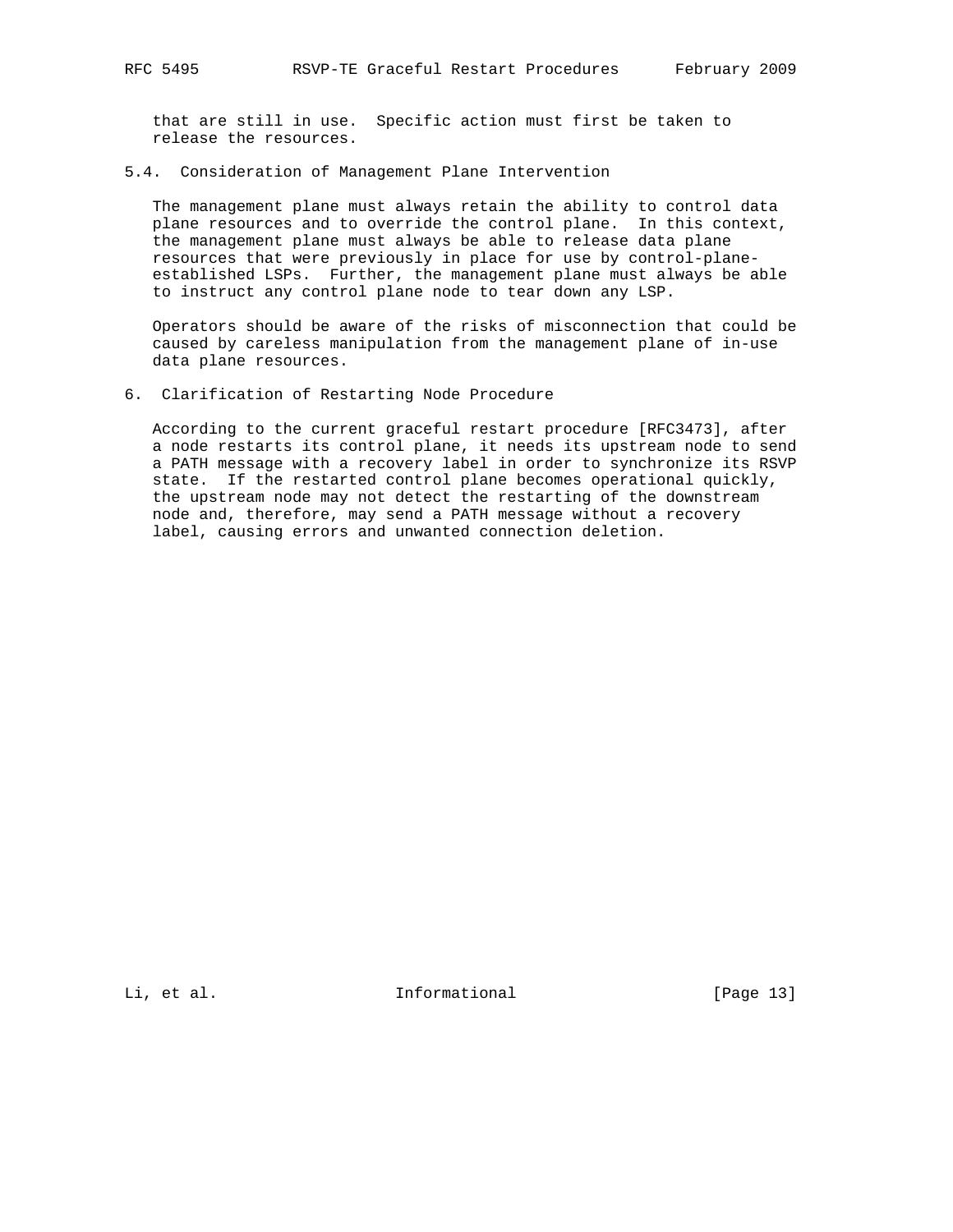N1 N2 | | |<br>| X (Restart start)<br>| | HELLO | |--------------->| | | SRefresh |--------------->| | | | HELLO | |--------------->| | | | X (Restart complete) | SRefresh | |--------------->| | NACK | |<---------------| Path without recovery label |--------------->| X (resource allocation failed because the | | resources are in use) | PathErr | |<---------------| PathTear |--------------->| X(LSP deletion) X (LSP deletion) | |

Figure 2: Message Flow for Accidental LSP Deletion

 The sequence diagram above depicts one scenario where the LSP may get deleted.

 In this sequence, N1 does not detect Hello failure and continues sending SRefreshes, which may get NACK'ed by N2 once restart completes because there is no Path state corresponding to the SRefresh message. This NACK causes a Path refresh message to be generated, but there is no Recovery\_Label because N1 does not yet detect that N2 has restarted, as Hello exchanges have not yet started. The Path message is treated as "new" and fails to allocate the resources because they are still in use. This causes a PathErr message to be generated, which may lead to the teardown of the LSP.

 To resolve the aforementioned problem, the following procedures, which are implicit in [RFC3473] and [RFC5063], should be followed. These procedures work together with the recovery procedures documented in [RFC3473]. Here, it is assumed that the restarting

Li, et al. 10. Informational 1. [Page 14]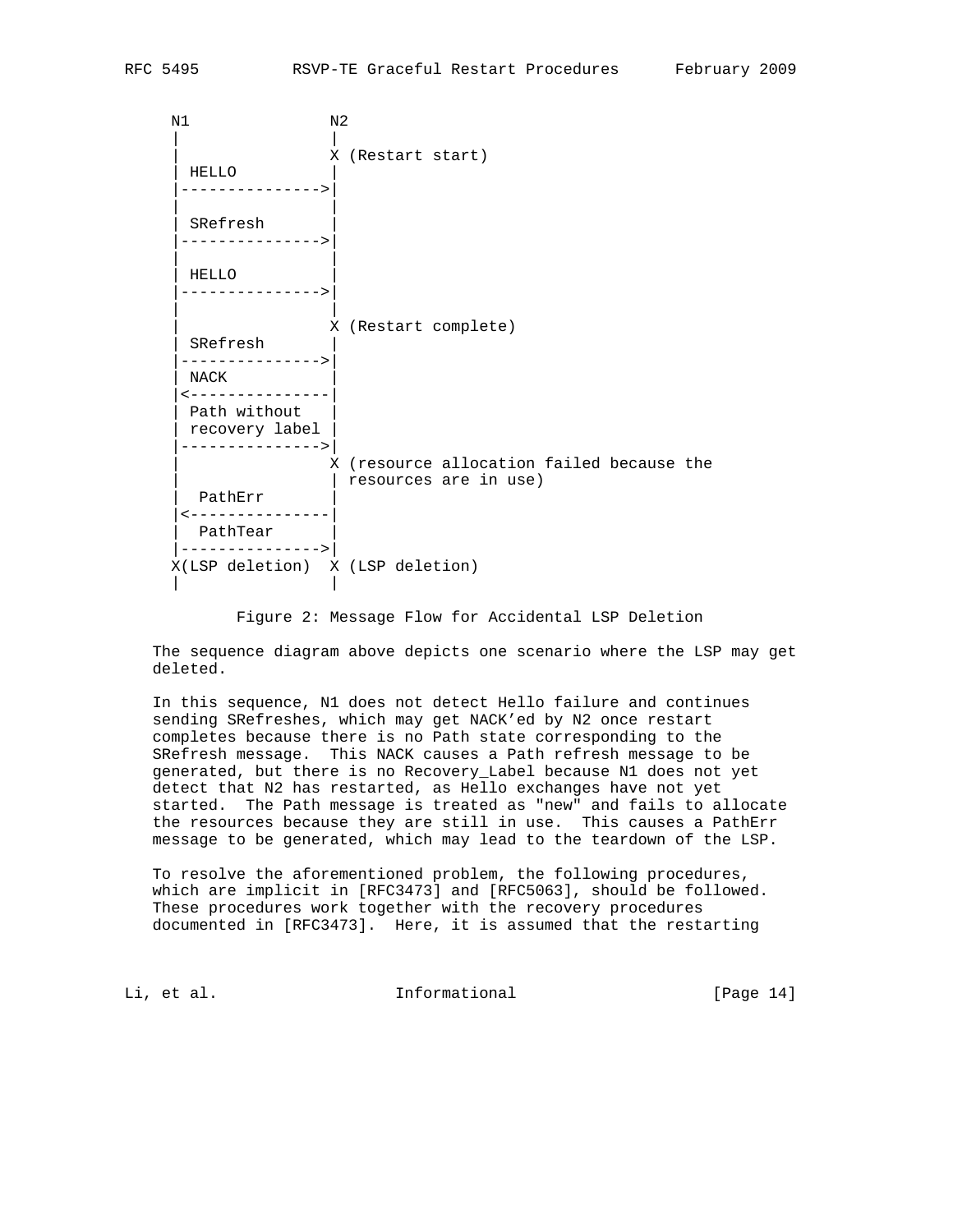node and the neighboring node(s) support the Hello extension as documented in [RFC3209] as well as the recovery procedures documented in [RFC3473].

 After a node restarts its control plane, it should ignore and silently drop all RSVP-TE messages (except Hello messages) it receives from any neighbor to which no HELLO session has been established.

 The restarting node should follow [RFC3209] to establish Hello sessions with its neighbors, after its control plane becomes operational.

 The restarting node resumes processing of RSVP-TE messages sent from each neighbor to which the Hello session has been established.

7. Security Considerations

 This document clarifies the procedures defined in [RFC3473] and [RFC5063] to be performed on RSVP agents that neighbor one or more restarting RSVP agents. It does not introduce any new procedures and, therefore, does not introduce any new security risks or issues.

 In the case of the control plane in general, and the RSVP agent in particular, where one or more nodes carrying one or more LSPs are restarted due to external attacks, the procedures defined in [RFC5063] and described in this document provide the ability for the restarting RSVP agents to recover the RSVP state in each restarting node corresponding to the LSPs, with the least possible perturbation to the rest of the network. These procedures can be considered to provide mechanisms by which the GMPLS network can recover from physical attacks or from attacks on remotely controlled power supplies.

 The procedures described are such that only the neighboring RSVP agents should notice the restart of a node, and hence only they need to perform additional processing. This allows for a network with active LSPs to recover LSP state gracefully from an external attack, without perturbing the data/forwarding plane state and without propagating the error condition in the control or data plane. In other words, the effect of the restart (which might be the result of an attack) does not spread into the network.

 Note that concern has been expressed about the vulnerability of a restarting node to false messages received from its neighbors. For example, a restarting node might receive a false Path message with a

Li, et al. 10. Informational [Page 15]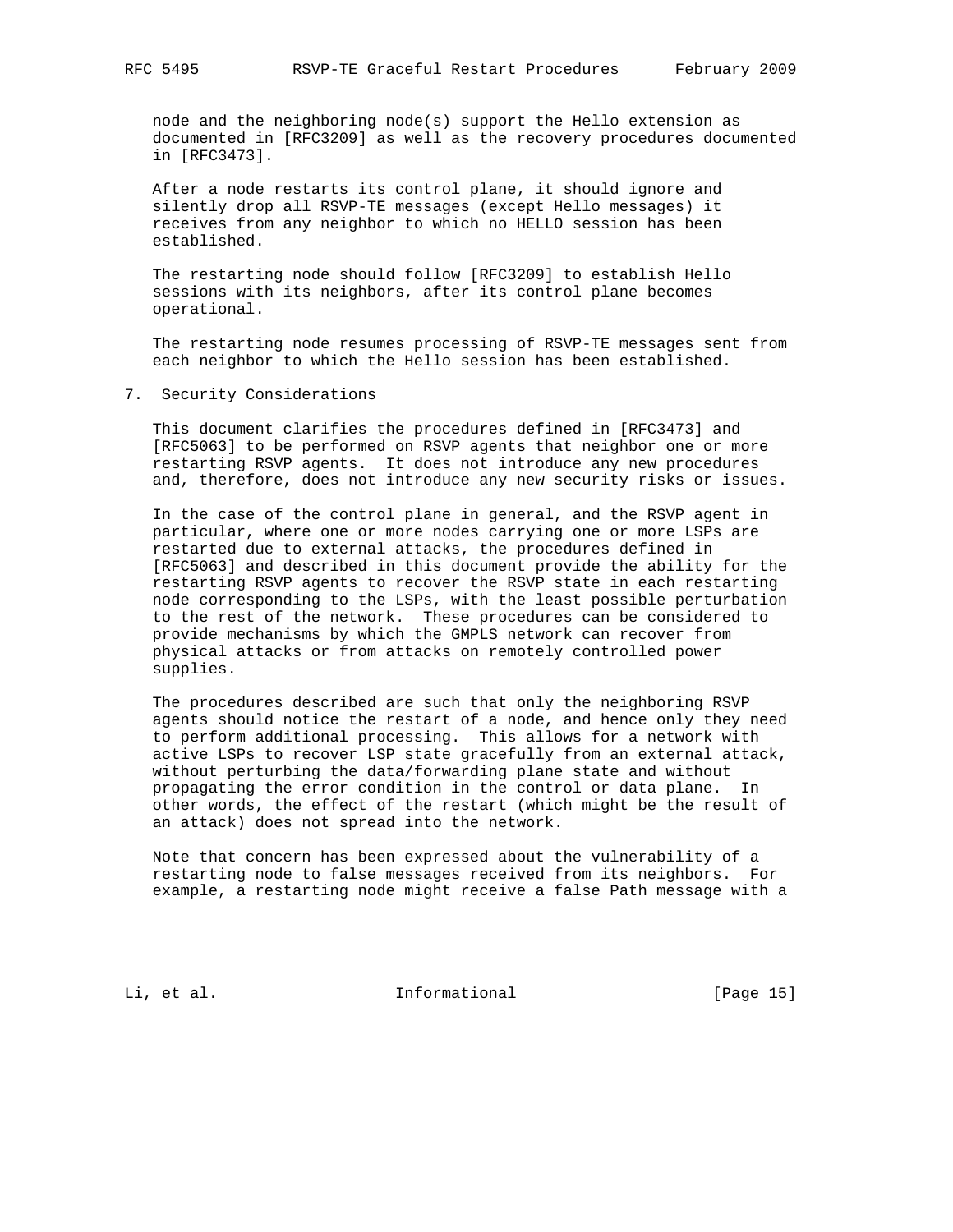Recovery\_Label Object from an upstream neighbor, or a false RecoveryPath message from its downstream neighbor. This situation might arise in one of four cases:

- The message is spoofed and does not come from the neighbor at all.
- The message has been modified as it was traveling from the neighbor.
- The neighbor is defective and has generated a message in error.
- The neighbor has been subverted and has a "rogue" RSVP agent.

 The first two cases may be handled using standard RSVP authentication and integrity procedures [RFC3209], [RFC3473]. If the operator is particularly worried, the control plane may be operated using IPsec [RFC4301], [RFC4302], [RFC4835], [RFC4306], and [RFC2411].

 Protection against defective or rogue RSVP implementations is generally hard-to-impossible. Neighbor-to-neighbor authentication and integrity validation is, by definition, ineffective in these situations. For example, if a neighbor node sends a Resv during normal LSP setup, and if that message carries a Generalized\_Label Object carrying an incorrect label value, then the receiving LSR will use the supplied value and the LSP will be set up incorrectly. Alternatively, if a Path message is modified by an upstream LSR to change the destination and explicit route, there is no way for the downstream LSR to detect this, and the LSP may be set up to the wrong destination. Furthermore, the upstream LSR could disguise this fact by modifying the recorded route reported in the Resv message. Thus, these issues are in no way specific to the restart case, do not cause any greater or different problems from the normal case, and do not warrant specific security measures applicable to restart scenarios.

 Note that the RSVP Policy\_Data Object [RFC2205] provides a scope by which secure end-to-end checks could be applied. However, very little definition of the use of this object has been made to date.

 See [MPLS-SEC] for a wider discussion of security in MPLS and GMPLS networks.

8. Acknowledgments

 We would like to thank Adrian Farrel, Dimitri Papadimitriou, and Lou Berger for their useful comments.

Li, et al. 10. Informational [Page 16]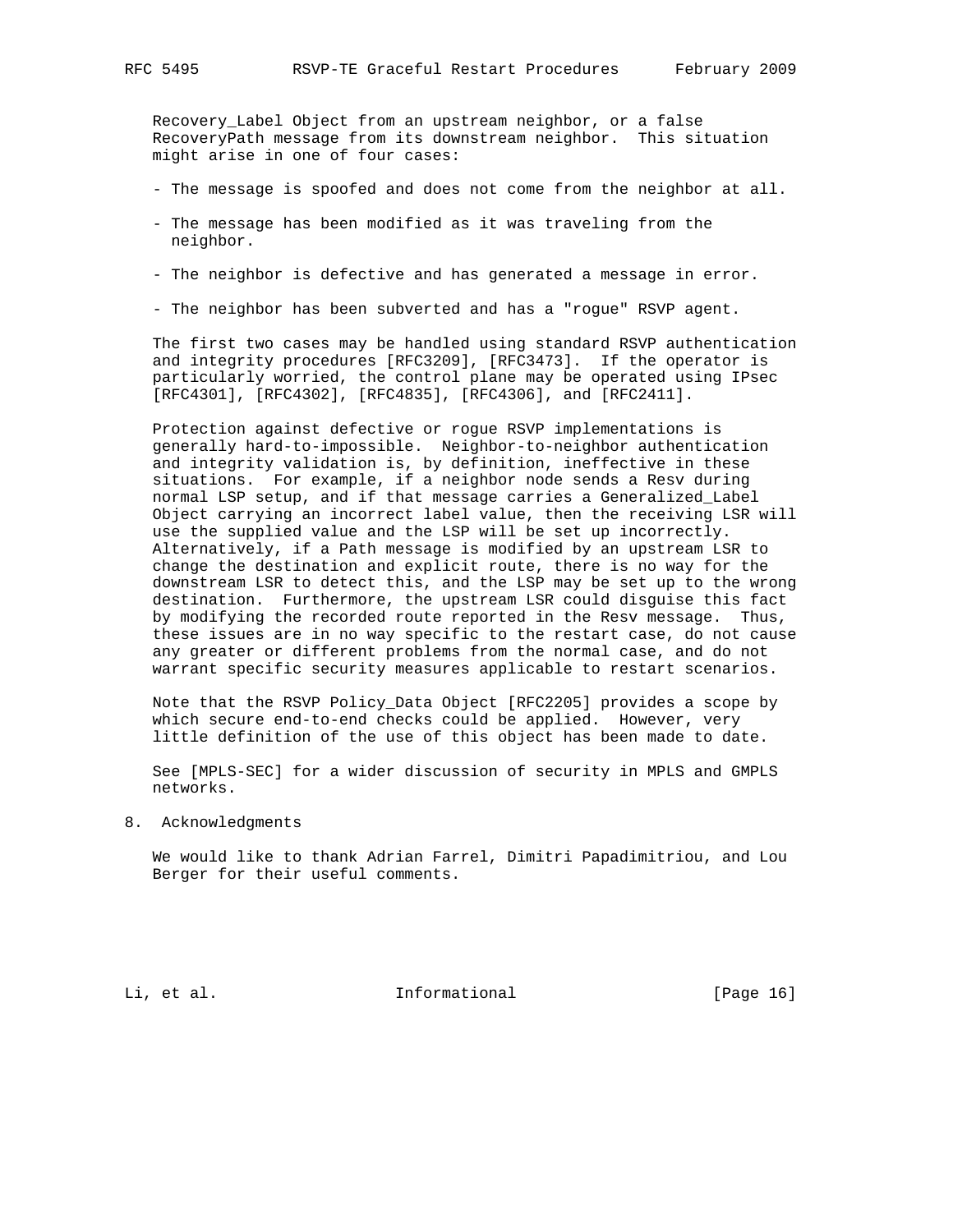## 9. References

- 9.1. Normative References
	- [RFC2209] Braden, R. and L. Zhang, "Resource ReSerVation Protocol (RSVP) -- Version 1 Message Processing Rules", RFC 2209, September 1997.
	- [RFC3209] Awduche, D., Berger, L., Gan, D., Li, T., Srinivasan, V., and G. Swallow, "RSVP-TE: Extensions to RSVP for LSP Tunnels", RFC 3209, December 2001.
	- [RFC3473] Berger, L., Ed., "Generalized Multi-Protocol Label Switching (GMPLS) Signaling Resource ReserVation Protocol-Traffic Engineering (RSVP-TE) Extensions", RFC 3473, January 2003.
	- [RFC5063] Satyanarayana, A., Ed., and R. Rahman, Ed., "Extensions to GMPLS Resource Reservation Protocol (RSVP) Graceful Restart", RFC 5063, October 2007.
- 9.2. Informative References
	- [MPLS-SEC] Fang, L., "Security Framework for MPLS and GMPLS Networks", Work in Progress, November 2008.
	- [RFC2205] Braden, R., Ed., Zhang, L., Berson, S., Herzog, S., and S. Jamin, "Resource ReSerVation Protocol (RSVP) -- Version 1 Functional Specification", RFC 2205, September 1997.
	- [RFC2411] Thayer, R., Doraswamy, N., and R. Glenn, "IP Security Document Roadmap", RFC 2411, November 1998.
	- [RFC4301] Kent, S. and K. Seo, "Security Architecture for the Internet Protocol", RFC 4301, December 2005.
	- [RFC4302] Kent, S., "IP Authentication Header", RFC 4302, December 2005.
	- [RFC4306] Kaufman, C., Ed., "Internet Key Exchange (IKEv2) Protocol", RFC 4306, December 2005.
	- [RFC4835] Manral, V., "Cryptographic Algorithm Implementation Requirements for Encapsulating Security Payload (ESP) and Authentication Header (AH)", RFC 4835, April 2007.

Li, et al. 10. Informational 1. [Page 17]